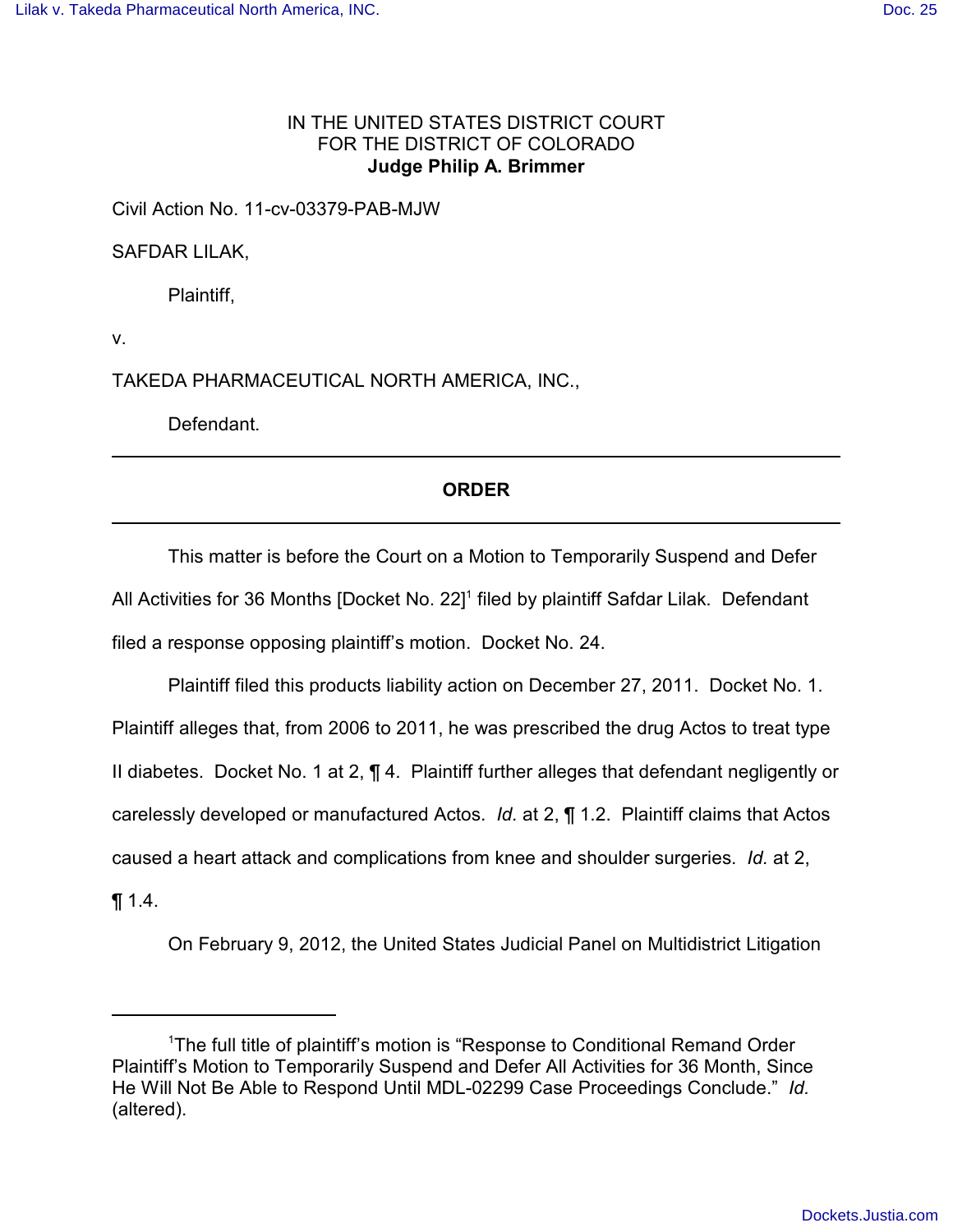("MDL Panel") ordered this case conditionally transferred to the Western District of Louisiana. Docket No. 14 at 1-2. The centralized action, MDL No. 2299, principally involved claims that Actos created an increased risk of bladder cancer and that defendants concealed knowledge of the risk. Docket No. 20 at 1. After reviewing plaintiff's filings and conducting an evidentiary hearing, United States Magistrate Judge Patrick J. Hanna found that plaintiff's allegations were unique and unsuited for resolution in the centralized action, in part because plaintiff does not claim that he has ever suffered from bladder cancer. Docket No. 24-1 at 8-9. The magistrate judge also found that plaintiff's claims in the instant case mirrored claims plaintiff brought before this Court against other pharmaceutical companies. *Id.* at 7; *see* 11-cv-03395-PAB-MJW; 12-cv-00031-PAB-MJW. On November 19, 2012, the magistrate judge recommended that plaintiff's case be remanded to this Court and, on February 5, 2013, the district court adopted the magistrate judge's recommendation. Docket No. 24-1 at 8-9; Docket No. 24-2. Plaintiff opposed a remand, but did not dispute any of the magistrate judge's findings. Docket No. 20 at 1. On July 15, 2013, the MDL Panel remanded plaintiff's case to this Court. *Id.*

In the instant motion, plaintiff asks the Court to stay this proceeding for 36 months. Docket No. 22 at 2. He argues that, while MDL No. 2299 is pending, staying this case will conserve judicial resources and avoid duplicative litigation. *Id.* In light of plaintiff's pro se status, the Court reviews his filings liberally. *See Haines v. Kerner*, 404 U.S. 519, 520 (1972); *Hall v. Bellmon*, 935 F.2d 1106, 1110 n. 3 (10th Cir. 1991).

The power to stay proceedings comes from courts' inherent power to control the

2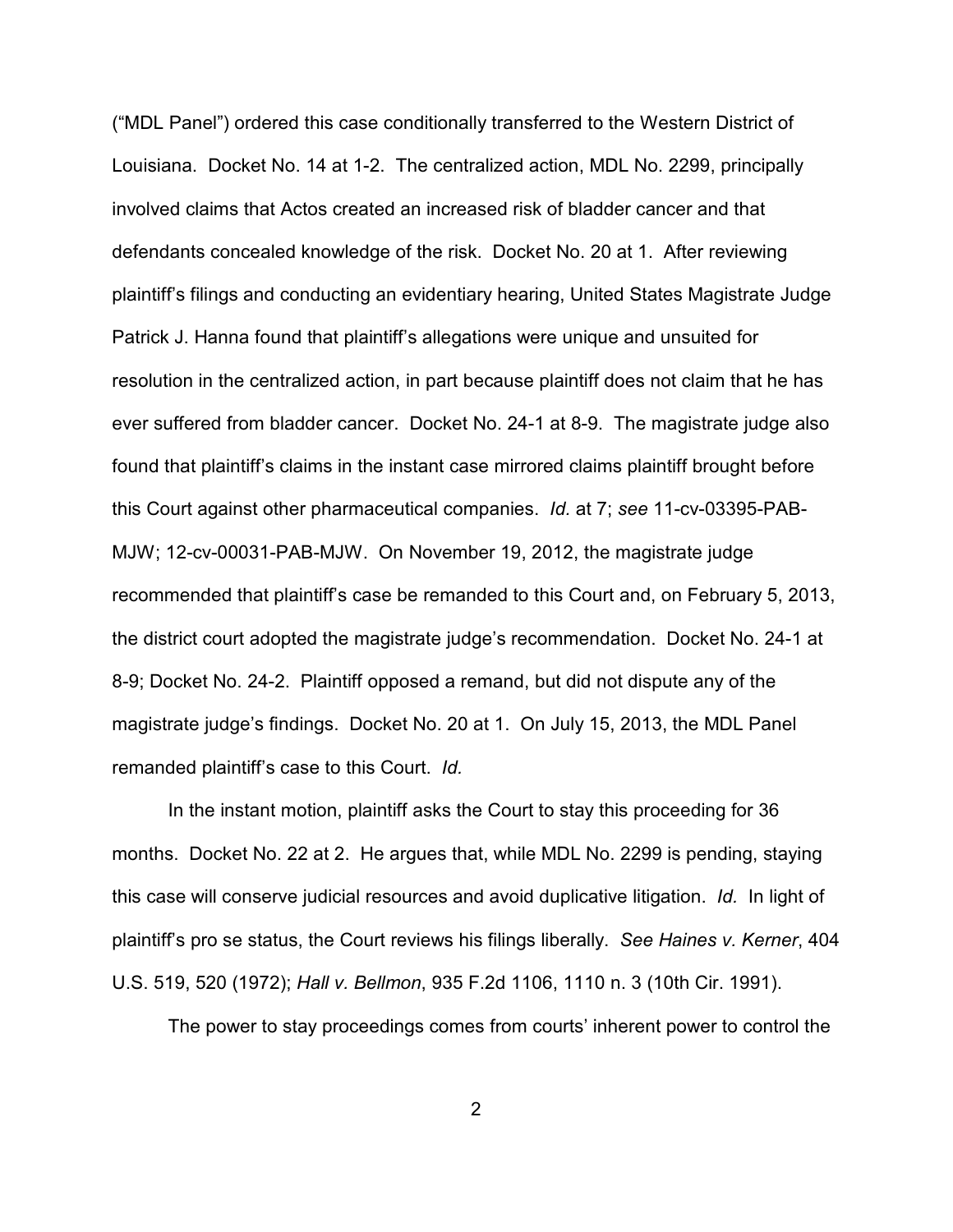disposition of cases. *Landis v. N. Am. Co.*, 299 U.S. 248, 254 (1936); *U. Steelworkers of Am. v. Or. Steel Mills, Inc.*, 322 F.3d 1222, 1227 (10th Cir. 2003) (citing *Landis*). In considering whether to stay a pending action, courts in this district weigh the "(1) potential prejudice to the nonmoving party; (2) hardship and inequity to the moving party if the action is not stayed; and (3) the judicial resources that would be saved by avoiding duplicative litigation." *Franklin v. Merck & Co., Inc.*, 06-cv-02164-WYD-BNB, 2007 WL 188264, at \*2 (D. Colo. Jan. 24, 2007); *see also SBM Site Servs., LLC v. Garrett*, 10-cv-00385-WJM-BNB, 2012 WL 975878, at \*2 (D. Colo. March 22, 2012); *Lilak v. Pfizer Corp., Inc.*, 08-cv-02439-CMA-KLM, 2008 WL 4924632, at \*2 (D. Colo. Nov. 13, 2008). Courts applying these factors will, under some circumstances, stay a case pending an upcoming decision of the MDL Panel. *See, e.g.*, *Hoy v. I-Flow Corp*, 09-cv-02580-CMA-KLM, 2010 WL 743561, at \*1 (D. Colo. March 1, 2010) (staying action pending ruling from MDL Panel); *Lilak*, 2008 WL 4924632, at \*3 (staying action pending MDL Panel decision on transfer of case).

In opposing plaintiff's motion, defendant argues it will be prejudiced by any delay in conducting discovery and moving for summary disposition of plaintiff's claims. Docket No. 24 at 4. Plaintiff does not rebut that claim or make a corresponding showing of hardship or inequity that he would suffer if a stay were denied. *See Commodity Futures Trading Comm'n v. Chilcott Portfolio Mgmt., Inc.*, 713 F.2d 1477, 1484 (10th Cir. 1983) ("where a movant seeks relief that would delay court proceedings by other litigants he must make a strong showing of necessity"). Moreover, plaintiff's grounds for requesting a stay are unavailing. The MDL Panel has already determined

3